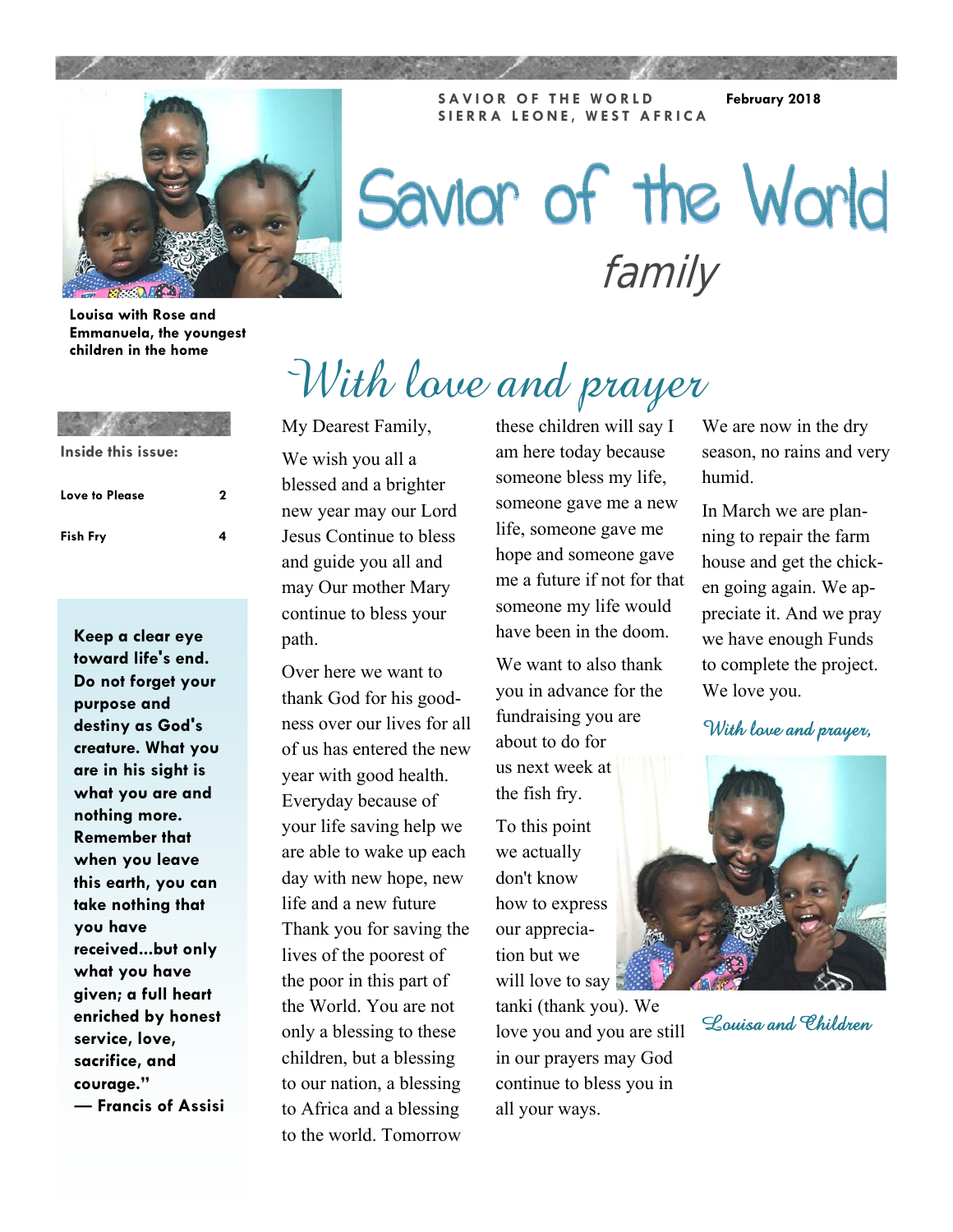**Are you praying to** 

**be "blessed for eternal love"?** 

**OFFICIARISM** 

## **Love to Please**

To you, dearest Louisa, to your family, your coworkers, all your children,

To all your friends, sponsors, and benefactors – to all of you who are brothers and sisters in Jesus Christ,

#### **May the Peace of our Lord Jesus Christ be with you!**

We are approaching a very sacred time. Lent is an invitation that Jesus gives to you and to me to be with him when he is in the desert for forty days, hungry, thirsty, tired, tempted and apparently alone.

We are also approaching a very popular celebration: St. Valentine's Day.

Lent begins precisely on Valentine's Day, February  $14<sup>th</sup>$ . I wish to remind all of you from the Savior of the World Family that St. Valentine enjoys a very particular place in our relationship with God, the angels and the saints. You may

know that he is the Patron of Lovers: but, my friend, your knowledge is woefully incomplete. St. Valentine connects you and me to God and all the blessed as the Patron of Lovers and Sufferers from Epilepsy. On Valentine's Day, we celebrate him as he is.

The following appeared in the Journal of Neurology, Neurosurgery and Psychiatry.

An Italian stamp of 1988 shows a pictorial representation of an EEG and St. Valentine. St. Valentine was the first bishop of Temi in Umbria… St. Valentine was probably a physician who was martyred by the Romans on February 14, 273. He is patron saint of both lovers and epilepsy. There are also other patron saints of epilepsy. Legend has it that St. Valentine miraculously cured a young fiancée, Serapia, afflicted with a mysterious illness, thought now to be epilepsy. Sites where St. Valentine was thought to have lived or visited became pilgrimage destinations for cure of the disorder. These destinations included Rome and Temi in Italy, Ruffach in France (where a hospital for epilepsy was later built), Poppel in Belgium, and Passau in Germany. **Soon after Valentine's death young lovers started making pilgrimages to Temi to be blessed by the Bishop on the <sup>14</sup>th hour of every month for eternal love.** 

Are you praying to be "blessed for eternal love"? How many lovers have their hearts set on eternal love when they celebrate the Feast of St. Valentine? How many of us set our hearts on eternal love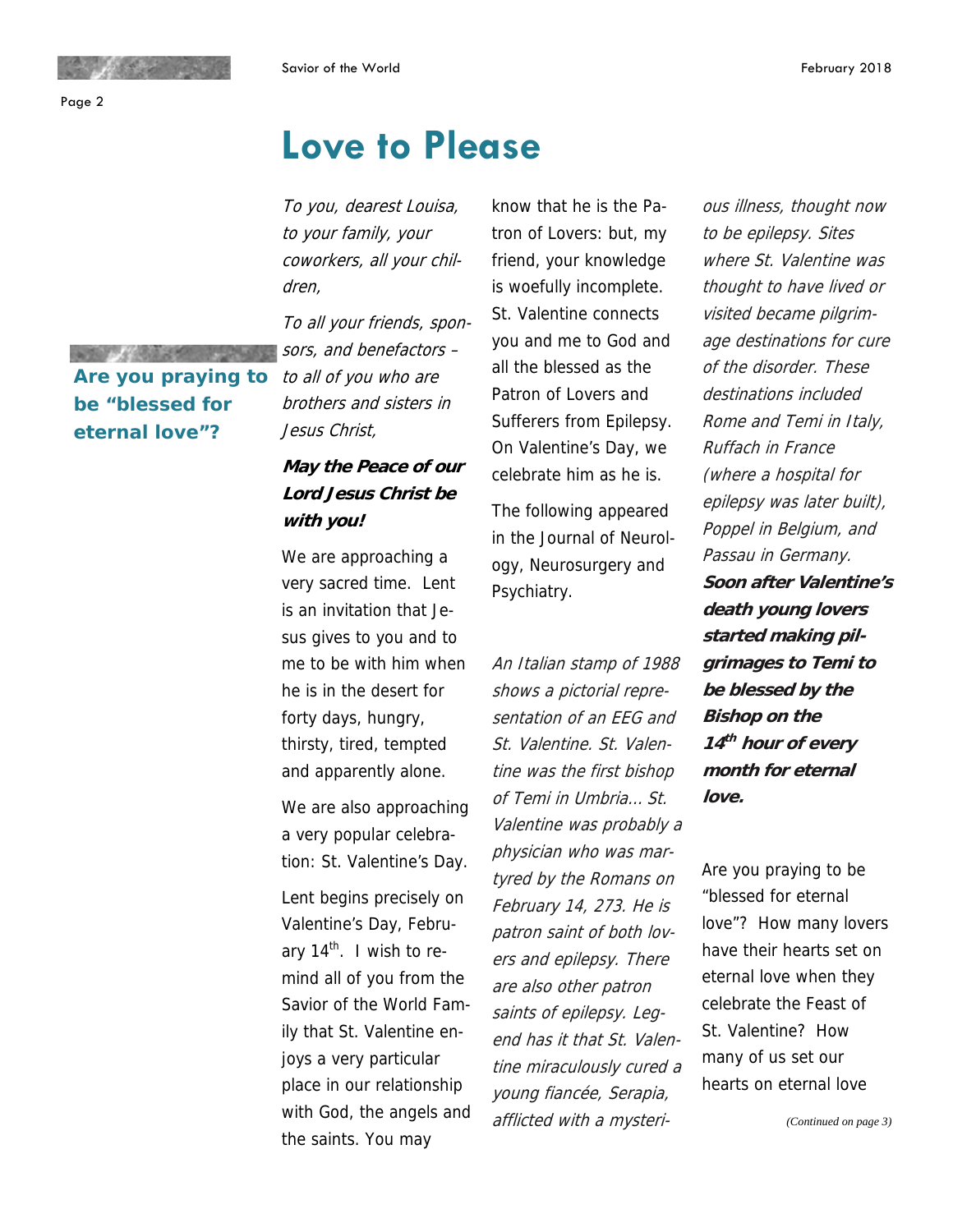Page 3

## **Love to Please**

when we wake up in the morning, eat breakfast, drink coffee, eat the midday meal, work, study, play… do we have our hearts set on eternal love when we pray?

I was with a whole region of very poor people in the Balkans who indeed set their hearts on eternal love. Many of them also suffered from epilepsy. What caused their illness? Hunger. Malnutrition was provoking the seizures that we have learned are a serious sign of epilepsy.

What Jesus does and suffers during the 40 days of Lent is meant to be an example and an inspiration for all of us. What is very striking is he does not eat in spite of the fact that he has a great appetite and feels very hungry.

The devil always begins his temptations by saying to Jesus, "If you are

*(Continued from page 2)* really the Son of God…" The devil also does the same with us: he knows that you and I are children of God, children of the Blessed Virgin Mary, and the younger brothers and sisters of Jesus. So the devil says to us: "If you are really Jesus' sister and friend...; if you are really Jesus' brother and companion… then you can do what you want, whenever you want." The devil likes to tempt us to think that we have a "right" to please ourselves, to behave as we wish without any thought to the children, women and men who need us to feed them, to love them, to welcome them, and to forgive them.

> How does the devil like to tempt us? He says to Jesus, "If you are the Son of God, command that these stones become loaves of bread." In other words, when Jesus is hungry, he can do a simple miracle to

feed himself. The devil is saying to Jesus that he has the right to please himself. Jesus says, "No," to this temptation. He is to live not by his own selfish desires but by the loving will of God the Father. That's why Jesus does no miracle for himself, but he is ready to do a variety of miracles for others. He does not change any rock into bread for himself, but He feeds 5000 men and their women and children with only 5 loaves and 2 fish. Everyone eats and is satisfied. He does not create any wine for himself but he miraculously gives 600 liters of the best wine to the small wedding party at Cana. Everyone drinks and is more than satisfied.

The response of Jesus to the devil is not teaching us that we should refuse to eat. It is telling us that what we want should not be a priority

for us. We are to live by the will of God: what God wants has priority. God wishes us to act justly, love loyally and walk humbly with Him who is our God (Micah 6:8). Then by the power of the Holy Spirit, he will feed us, not with bread but with His very own Body, the Body of Christ. He will nourish us, not with wine but His very own Blood, the Blood of Christ.

 $\mathcal{L}^{\text{max}}$  and  $\mathcal{L}^{\text{max}}$ 

We pray for Louisa, the children and all at the Savior of the World that this Lent may be a new discovery of the precious love God gives in the Holy Mass. We pray, too, for each other: may we truly respect and love each other as Jesus loves us; and may we in our turn be truly revered, respected and loved as daughters and sons of God – for that is who we are. Amen. Alleluia.

*Father Umuhozanimana*